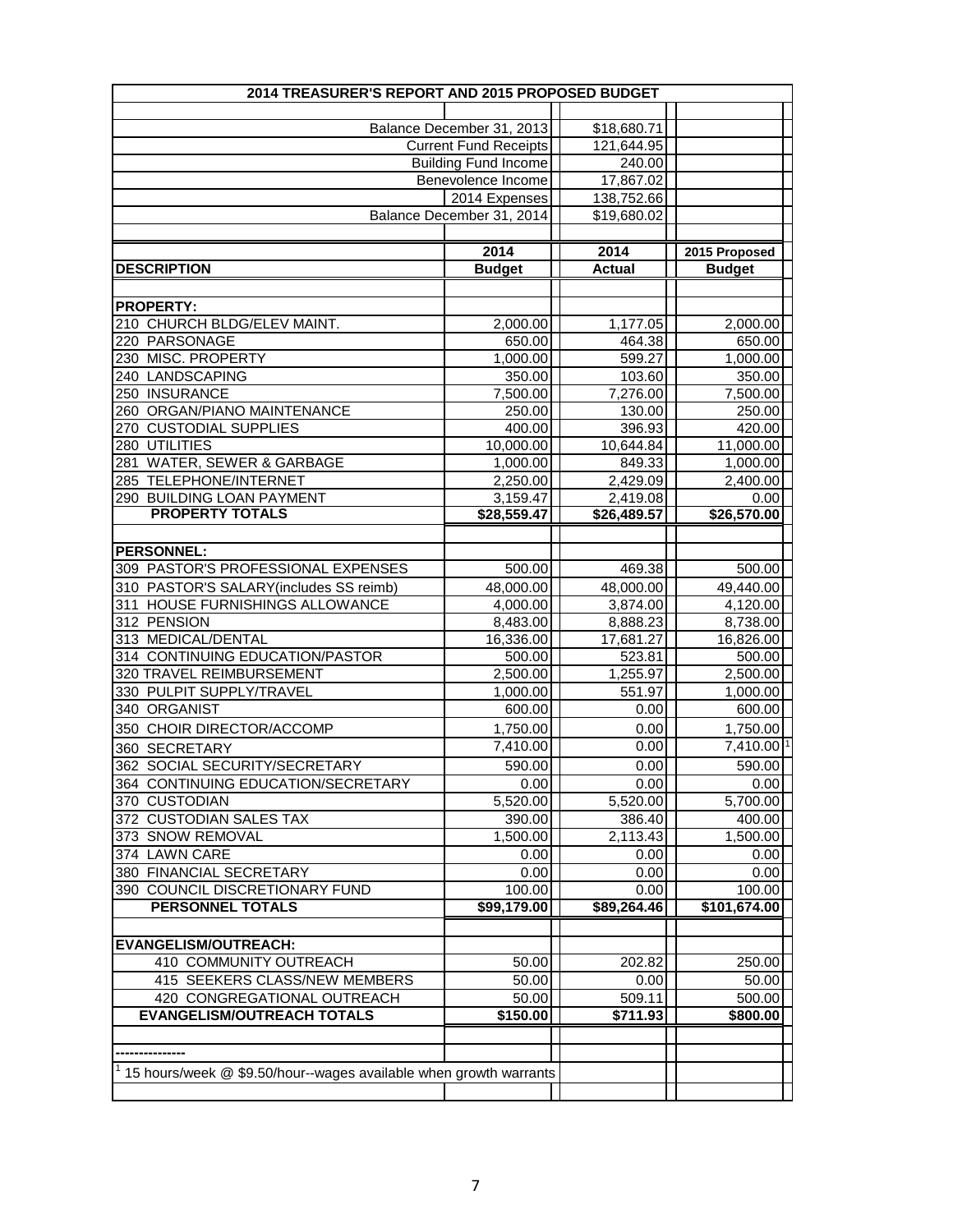|                                                 | 2014          | 2014                   | 2015 Proposed |
|-------------------------------------------------|---------------|------------------------|---------------|
| <b>DESCRIPTION</b>                              | <b>Budget</b> | <b>Actual</b>          | <b>Budget</b> |
|                                                 |               |                        |               |
| <b>FELLOWSHIP:</b>                              |               |                        |               |
| <b>430 FELLOWSHIP EVENTS</b>                    | 200.00        | 0.00                   | 200.00        |
| 440 SMALL GROUPS                                | 100.00        | 400.92                 | 300.00        |
| <b>FELLOWSHIP TOTALS</b>                        | \$300.00      | \$400.92               | \$500.00      |
|                                                 |               |                        |               |
| <b>CHRISTIAN EDUCATION:</b>                     |               |                        |               |
| 510 SUNDAY SCHOOL                               | 800.00        | 416.10                 | 800.00        |
| 515 B.L.A.S.T.                                  | 100.00        | 0.00                   | 100.00        |
| <b>ADULT EDUCATION</b><br>520                   | 200.00        | 127.65                 | 200.00        |
| <b>CONFIRMATION CURRICULUM</b><br>530           | 500.00        | 539.38                 | 400.00        |
| <b>CONFIRMATION BANQUET</b><br>535              |               | 428.99                 | 250.00        |
| VACATION BIBLE SCHOOL<br>540                    | 200.00        | 150.00                 | 200.00        |
| <b>TEACHER ENRICHMENT</b><br>550                | 50.00         | 36.91                  | 50.00         |
| <b>560 LCMC GATHERINGS</b>                      | 2,000.00      | 844.04                 | 2.000.00      |
| 570 FIRST COMMUNION INSTRUCTION                 | 50.00         | 12.78                  | 50.00         |
| 575 LRC MEMBERSHIP FEE                          | 200.00        | 0.00                   | 200.00        |
| 585 AUDIO VISUAL EQUIPMENT                      | 200.00        | 0.00                   | 200.00        |
| 590 MISCELLANEOUS                               | 0.00          | 175.00                 | 0.00          |
| <b>CHRISTIAN EDUCATION TOTALS</b>               | \$4,300.00    | $\overline{$2,730.85}$ | \$4,450.00    |
|                                                 |               |                        |               |
| <b>WORSHIP AND MUSIC:</b>                       |               |                        |               |
| 610 BULLETINS                                   | 200.00        | 79.90                  | 200.00        |
| 630 COMMUNION SUPPLIES                          | 250.00        | 295.38                 | 300.00        |
| <b>CANDLES &amp; SUPPLIES</b><br>631            | 0.00          | 78.00                  | 100.00        |
| 632 PARAMENTS & BANNERS <sup>2</sup>            | 0.00          | 0.00                   | 0.00          |
| 633 CHRISTMAS DECORATIONS                       | 0.00          | 0.00                   | 0.00          |
| 634 SPECIAL SERVICES                            | 0.00          | 0.00                   | 0.00          |
| 635 CHOIR & BELL CHOIR MUSIC <sup>2</sup>       | 200.00        | 658.99                 | 400.00        |
| <b>COPYRIGHT</b><br>636                         | 200.00        | 176.00                 | 200.00        |
| CHOIR & BELL CHOIR SUPPLIES <sup>2</sup><br>637 | 100.00        | 176.53                 | 100.00        |
| 638 SERVICE TAPES                               | 200.00        | 0.00                   | 100.00        |
| 639 AUDIO VISUAL EQUIPMENT                      | 3,000.00      | 897.75                 | 3,000.00      |
| 640 MISCELLANEOUS                               | 0.00          | 284.76                 | 300.00        |
| <b>WORSHIP &amp; MUSIC TOTALS</b>               | \$4,150.00    | \$2,647.31             | \$4,700.00    |
|                                                 |               |                        |               |
| <b>STEWARDSHIP:</b>                             |               |                        |               |
| 660 OFFERING ENVELOPES                          | 350.00        | 279.23                 | 350.00        |
| 680 STEWARDSHIP SUPPLIES                        | 0.00          | 0.00                   | 0.00          |
| <b>685 MISCELLANEOUS</b>                        | 0.00          | 0.00                   | 0.00          |
| <b>STEWARDSHIP TOTALS</b>                       | \$350.00      | \$279.23               | \$350.00      |
|                                                 |               |                        |               |
| <b>BETHEL YOUTH:</b>                            |               |                        |               |
| 790 YOUTH CONVENTION                            | 500.00        | 5.00                   | 500.00        |
| 791 LUTHERAN BIBLE CAMPS                        | 200.00        | 0.00                   | 200.00        |
| 795 MISCELLANEOUS                               | 0.00          | 33.47                  | 0.00          |
| <b>BETHEL YOUTH TOTALS</b>                      | \$700.00      | \$38.47                | \$700.00      |
|                                                 |               |                        |               |
| <b>LAY LEADERSHIP:</b>                          |               |                        |               |
| 810 TRAVEL                                      | 0.00          | 0.00                   | 1,000.00      |
| 820 TRAINING/CONFERENCE                         | 100.00        | 0.00                   | 1,000.00      |
| <b>LAY LEADERSHIP TOTALS</b>                    | \$100.00      | \$0.00                 | \$2,000.00    |
|                                                 |               |                        |               |
|                                                 |               |                        |               |
| Funds available from Memorial Fund              |               |                        |               |